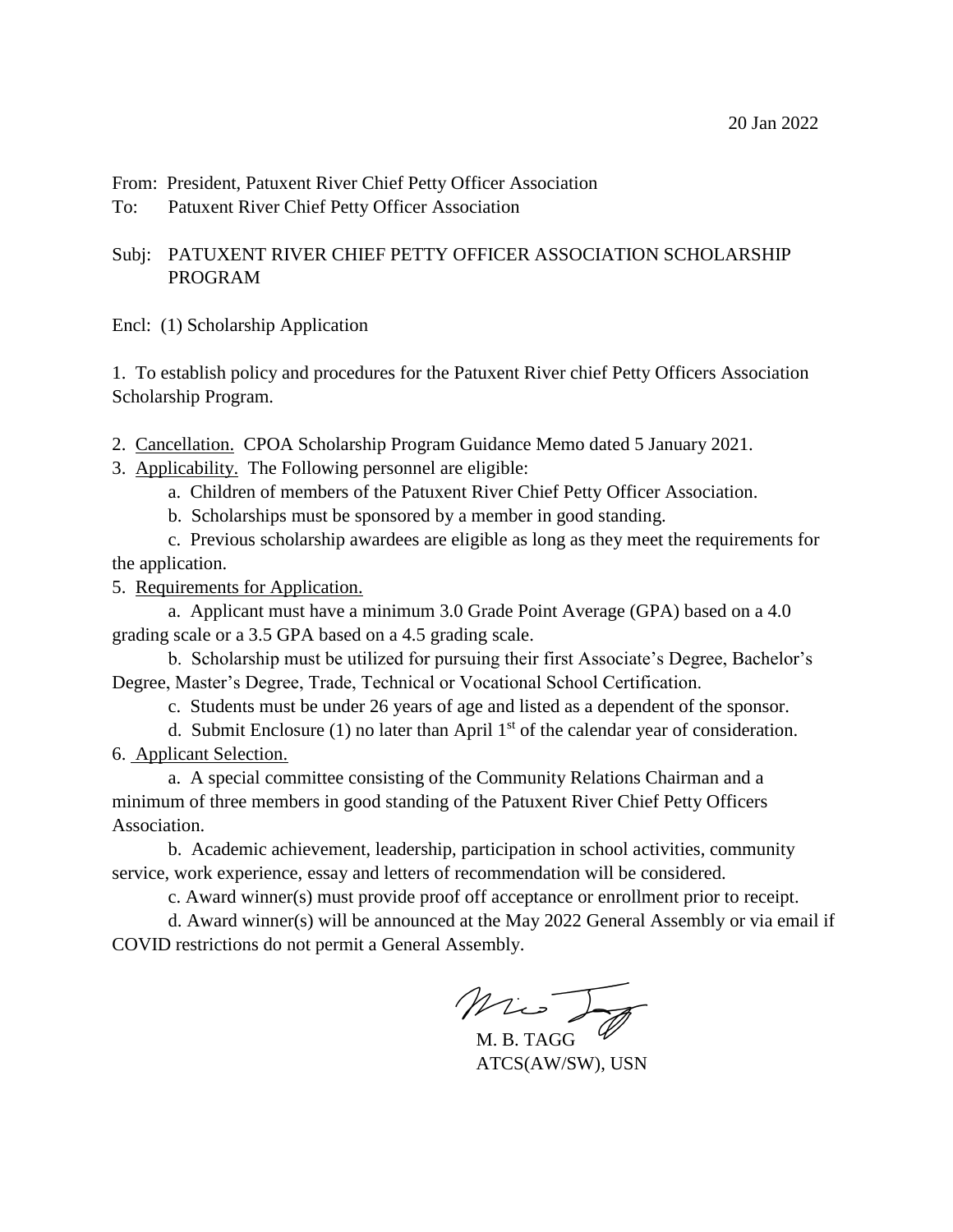



#### **Applicant Information**

|                                               | Last Name:                                                              |             | First Name: |          | MI:   |  |
|-----------------------------------------------|-------------------------------------------------------------------------|-------------|-------------|----------|-------|--|
| Address:                                      |                                                                         |             |             |          |       |  |
| City:                                         |                                                                         | State:      | Zip Code:   | e-mail:  |       |  |
| Phone:                                        | Alt. Phone:                                                             |             |             |          |       |  |
| <b>Sponsor's Information</b>                  |                                                                         |             |             |          |       |  |
| Last Name:                                    |                                                                         | First Name: |             | MI:      | Rate: |  |
| Relationship to Sponsor:                      |                                                                         |             |             |          |       |  |
|                                               |                                                                         |             |             |          |       |  |
|                                               | <b>Active Duty</b><br><b>Current High School or College Information</b> | Reserve     |             | Retired  |       |  |
|                                               |                                                                         |             |             |          |       |  |
| Sponsor's Status:<br>School Name:<br>Address: |                                                                         |             |             |          |       |  |
| City:                                         |                                                                         | State:      | Zip Code:   | Country: |       |  |

# **Transcripts:**

Applicants must submit a certified copy of high school transcripts if applicant is a high school senior or college freshman. All college students must submit a copy of their college transcripts with current year fall grades. SAT or ACT test scores will not be required.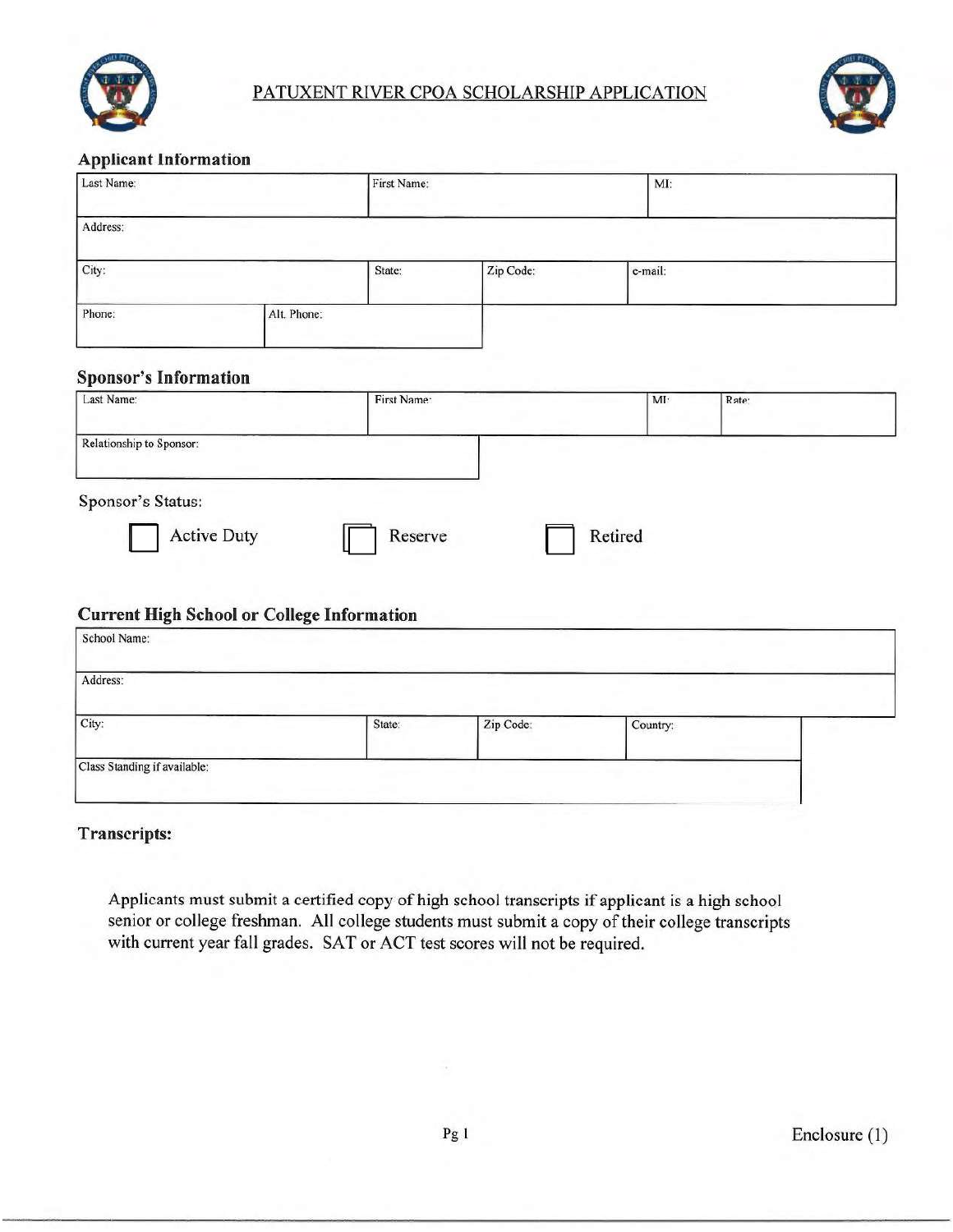# Honors and Awards Received: (Please specify high school or college)

Honors and Awards

High School or College

Extracurricular Activities in School: (Please specify high school or college)

Honors and Awards

High School or College

**Community Activities:** 

**Employment Experience:**